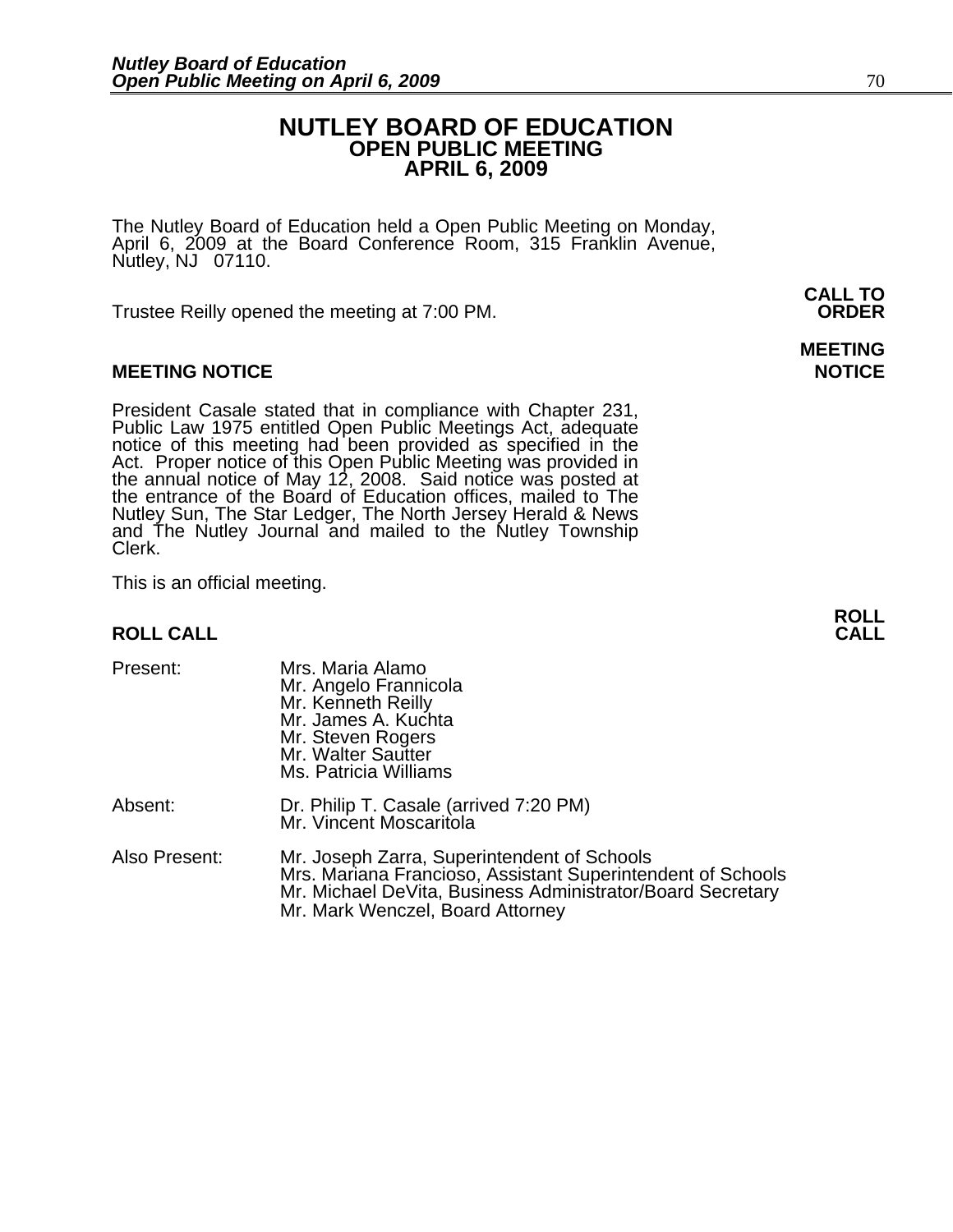## **MOTION TO ADJOURN TO EXECUTIVE SESSION**

At 7:01 PM Trustee Reilly moved and Trustee Kuchta seconded the following resolution:

WHEREAS, the Board of Education will be discussing matters exempt from public discussion pursuant to N.J.S.A. 10:4-12,

NOW, THEREFORE, BE IT RESOLVED that the Board of Education recess to Closed Executive Session at this time to discuss the following:

 Student Matter Legal Issues

BE IT FURTHER RESOLVED that the results of the discussions will be made public by inclusion on the agenda of a subsequent meeting of the Board of Education or when the reasons for discussing such matters in closed session no longer exist.

The motion was approved by voice vote.

## **RECONVENE MEETING RECONVENE**

At 8:14 PM Trustee Kuchta moved, Trustee Rogers seconded, and the Board unanimously approved by voice vote a motion to reconvene the public meeting.

The meeting reconvened in the JHWMS Choir Room located at 325 Franklin Avenue, Nutley, NJ.

Present: Mrs. Maria Alamo Mr. Angelo Frannicola Mr. James A. Kuchta Mr. Kenneth Reilly Mr. Steve Rogers Mr. Walter Sautter Ms. Patricia Williams Dr. Philip T. Casale

Absent: Mr. Vincent Moscaritola

Also Present: Mr. Joseph Zarra, Superintendent of Schools Mrs. Mariana Francioso, Assistant Superintendent of Schools Mr. Michael DeVita, Business Administrator/ Board Secretary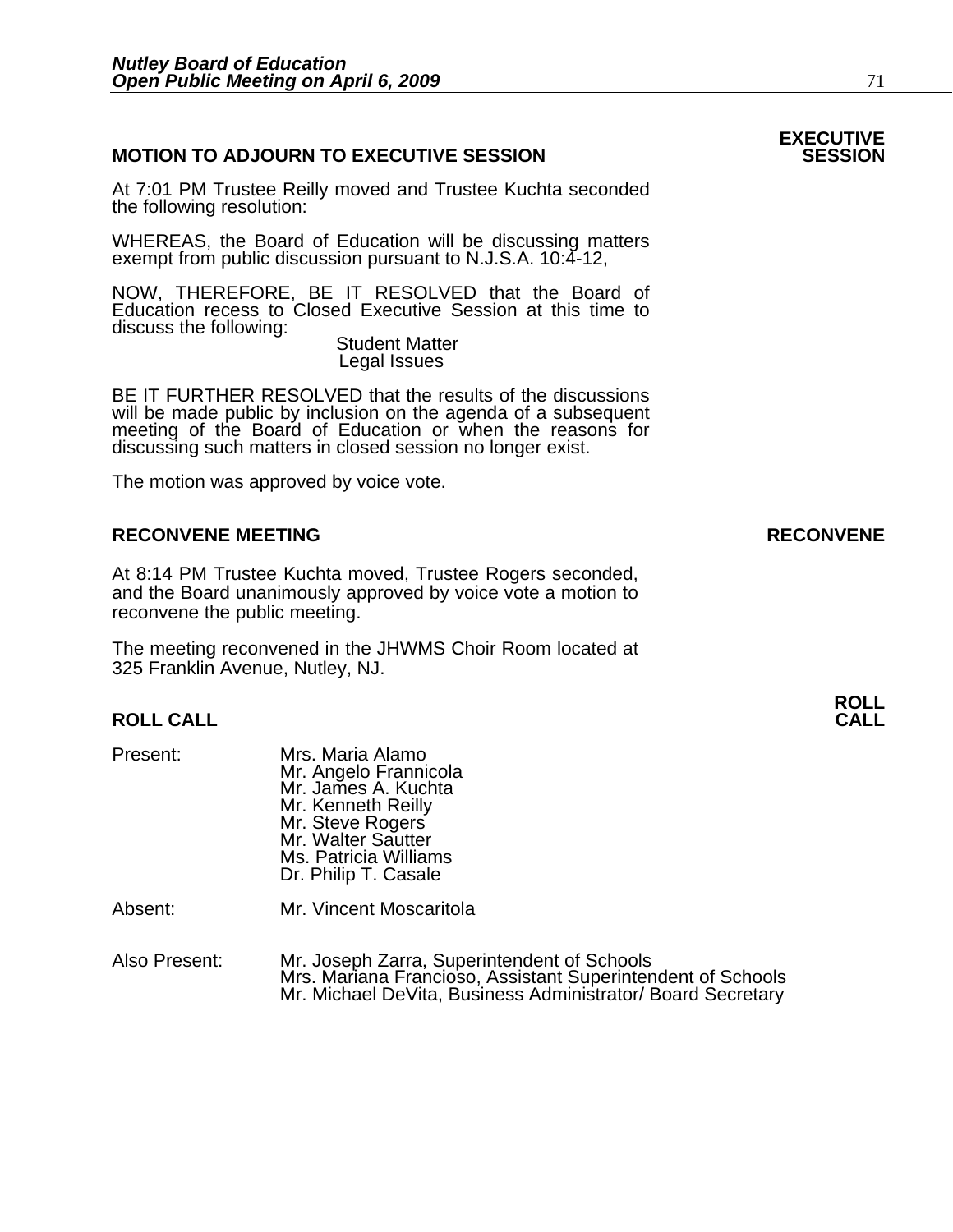## **FLAG SALUTE** SALUTE SALUTE SALUTE SALUTE SALUTE

President Casale led the assembly in the flag salute.

## **RECOGNITION OF AWARDS**

Gifted and Talented Awards were presented to students. Schedule A, which has the list of students, is appended to the minutes of this meeting.

## **RECESS MEETING RECESS**

At 8:30 PM upon the suggestion of President Casale, Trustee Reilly moved, Trustee Alamo seconded, and the Board unanimously approved by voice vote a motion to recess.

## **RECONVENE MEETING RECONVENE**

At 8:40 PM Trustee Kuchta moved, Trustee Reilly seconded, and the Board unanimously approved by voice to reconvene the meeting.

## **PRESENTATIONS:**

Millennium Strategies – Susan Scavone and Katie Gallagher gave an overview of the grants and federal appropriations the district has applied for in the school year.

Dowling Food Service - Thomas Vigue and Gloria Phythian gave an overview of the food service program and gave a projection for the rest of the school year.

There were questions and answers from the Board after each presentation.

## **ACADEMIC REPORT**

Mr. Zarra spoke about the Governor visiting Radcliffe School to discuss state funding. He also discussed SAT scores, School Calendar and the music program performing.

Mrs. Francioso spoke about the curriculum revisions and testing for next year.

Trustee Alamo asked for a report for  $8<sup>th</sup>$  grade testing for technology and if the SAC Curriculum will be presented to the Board.

# **FLAG**

## **RECOGNITION OF A AWARDS**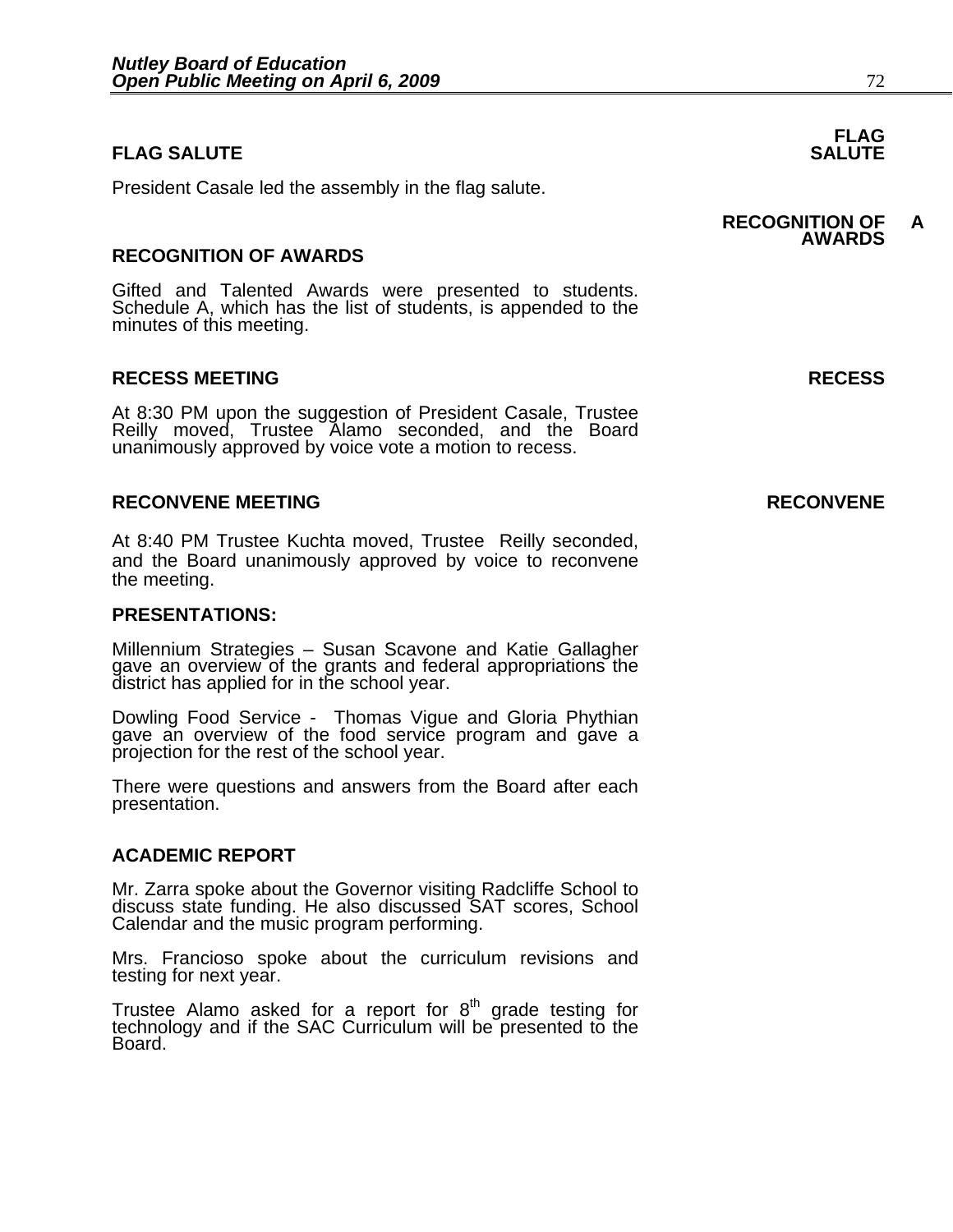Mr. DeVita spoke about the resolution for the PERS deferral. He explained his reasoning for the recommendation and asked if there were any questions.

## **HEARING OF CITIZENS (Resolutions Only)**

**None** 

## *RESOLUTIONS*

## 1. **APPROVAL OF PERS PAYMENT DEFERRAL APPROVAL PERS PAYMENT DEFERRAL**

Trustee Reilly moved, and Trustee Kuchta seconded, the following resolution. Upon being put to a roll call vote the resolution was approved.

WHEREAS, P.L. 2009, c19 (S-21) gives regular and county vocational school districts the option of either paying the full amount of their 2008/09 PERS liability or an amount that reflects a 50% reduction (deferral) in the d

WHEREAS, in accordance with P.L. 2009, c22 (S15), regular and county vocational school districts are subject to a state aid reduction. Under this new law, state aid must be reduced whether the district pays the full 2008/09 PERS liability or elects to defer 50%, and

WHEREAS, the Board of Education discussed their options at a meeting of April 6, 2009 and

NOW THEREFORE BE IT RESOLVED, that the Board of Education elects to defer \$227,063 of its 2008/09 PERS liability and will repay the deferred amount starting in April of 2012 and over the next 15 years or until the district

BE IT FURTHER RESOLVED, that if the district elects to pay off the deferred amount at an earlier stage, the Business Administrator will request a pay off amount from the Divisions of Pensions and Benefits.

## 2. **APPROVAL OF AGREEMENT**

Trustee Kuchta moved, and Trustee Reilly seconded, the following resolution. Upon being put to a roll call vote the resolution was approved.

BE IT RESOLVED that the Board of Education approve the settlement agreement, Agency Ref No. 2009-14327.

**HEARING OF CITIZENS** 

# **APPROVAL OF AGREEMENT**